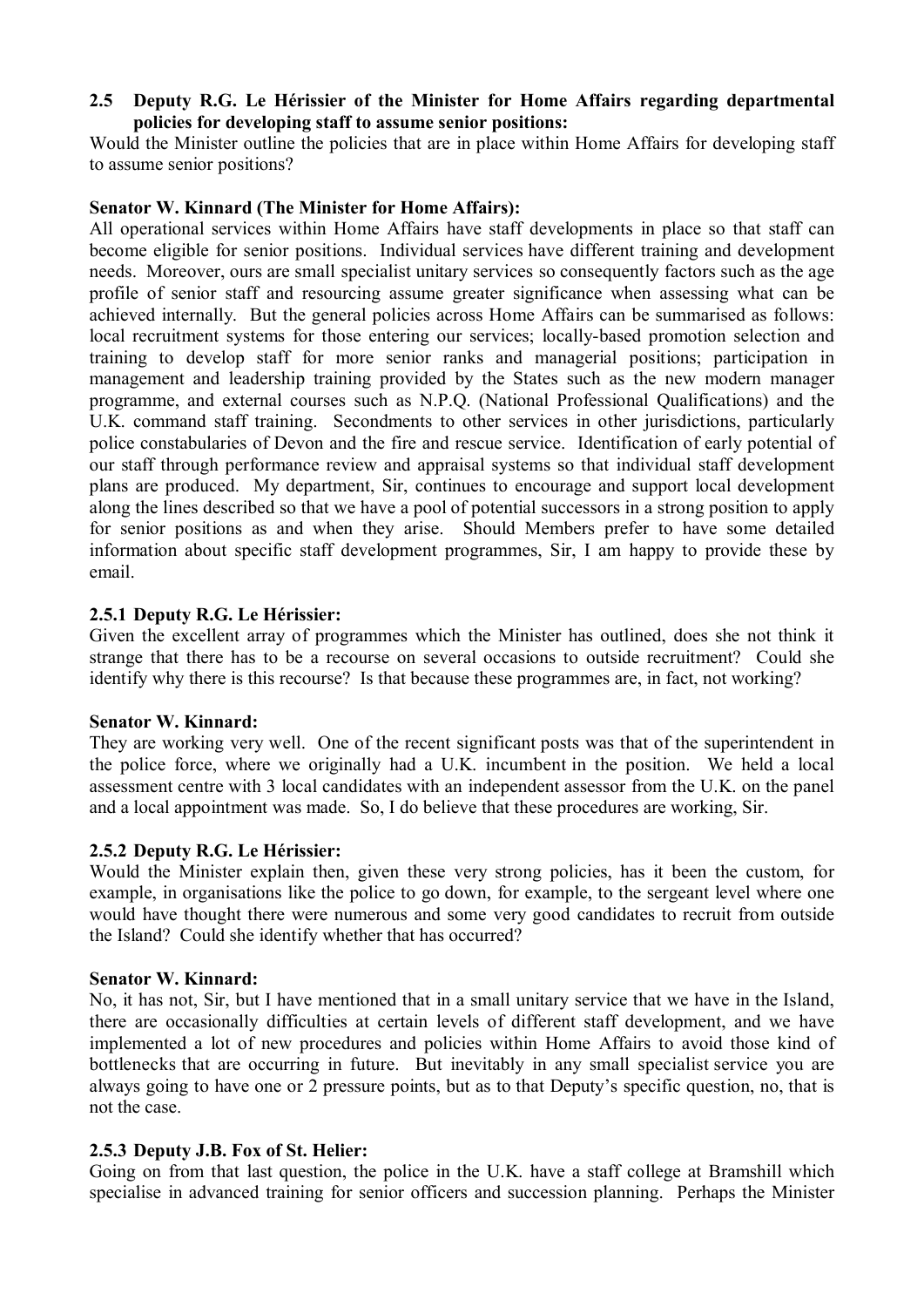could advise me whether that college is still being used and how recently have candidates been attending that college?

### **Senator W. Kinnard:**

If the Deputy is referring to the initial training scheme that he mentioned to me in the coffee room recently, I explained that the local training is very, very successful in Jersey for the new recruits. But at the higher levels, of course, we do have our officers going off to the staff training colleges. We have progression to the most senior ranks, of course, through the senior command training course at the police staff college and we have 2 officers at the moment who are in the preliminary stages of working towards being able to make an application to the senior command course. Of course, Sir, there are other ways in which we support officers with wider U.K. experience through secondments to other police forces and, indeed, through leadership and training development programmes which are run between ourselves and also the Home Office.

## **2.5.4 Connétable T.J. du Feu of St. Peter:**

Could the Minister inform the House the membership of the panel who recently made the appointment for the new fire chief, please?

#### **Senator W. Kinnard:**

Yes, I can, Sir. I am just checking my notes. In fact it was Mr. Mike Liston representing the Appointments Commission, the Chief Officer of Home Affairs, the Senior Human Resources Manager of Home Affairs, and the Deputy Chief Fire Officer of the Devon Fire and Rescue Service who was present for professional input.

#### **2.5.5 Deputy J.A. Martin:**

My memory might be wrong. Could the Minister confirm a few months ago the Chief of Police was asked to stay on for another 3 years? I think at the time it was reported so this would give time to train up a very excellent local candidate. Is this a foregone conclusion and is it so that we will have a local chief of police in 3 years' time?

#### **Senator W. Kinnard:**

The hope, Sir, is that that will be the case, but of course we have to be mindful of the fact that we need to prepare our candidates locally to be in a position to compete strongly with any other candidates, and I think that that is as far as one can go. It is a matter of course for the appointments panel of the day to choose the best candidate. We must ensure, though, that we have local people who can compete on an equal basis, and that indeed is what we work towards.

### **2.5.6 Deputy P.V.F. Le Claire:**

Could I ask the Minister for the Home Affairs Department whether or not she actively takes part in these appointments, as the Minister for Health does when he interviews people, I believe? Is there any political oversight into these appointments?

### **Senator W. Kinnard:**

It depends on the level of the appointment. In the case of second tier appointments which are not corporate management board level or chief officer level, then it would be very unusual to have a politician involved. It tends to be only at the chief officer level.

### **2.5.7 Deputy R.G. Le Hérissier:**

Given the array of programmes the Minister has outlined, did she ask the question of why no local candidate, given the wonderful systems in place, was available to step into the fire chief's role?

### **Senator W. Kinnard:**